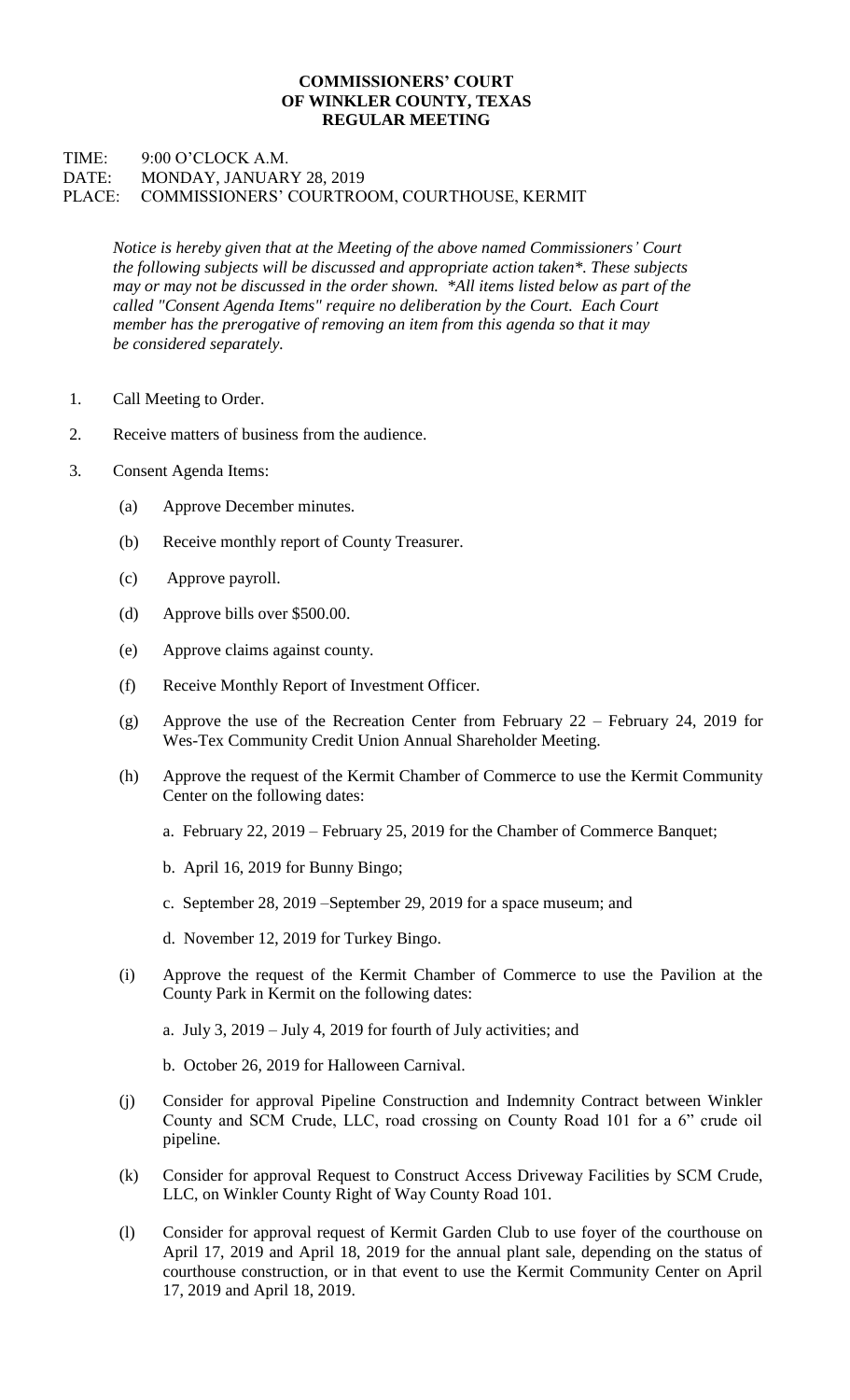\_\_\_\_\_\_\_\_\_\_\_\_\_\_\_\_\_\_\_\_\_\_\_\_\_\_\_\_\_\_\_\_\_\_\_\_\_\_\_\_\_\_\_\_

\_\_\_\_\_\_\_\_\_\_\_\_\_\_\_\_\_\_\_\_\_\_\_\_\_\_\_\_\_\_\_\_\_\_\_\_\_\_\_\_\_\_\_\_

(m) Consider for approval request of Tonya Tidwell to use the Winkler County Ballpark for an Easter egg drop on April 13, 2019.

9:05 A.M.

- 4. Open and accept bid Proposals for Construction Manager at Risk for the Winkler County Community Center in Kermit and take action necessary.
- 5. Open and accept bids for construction of the Winkler County Community Center in Wink and take action necessary.
- 6. Hear recommendation of Winkler County Fire Marshall, Kermit Volunteer Fire Department, and Wink Volunteer Fire Department and consider for approval continuing burn ban in unincorporated areas in the county.
- 7. Consider for approval Inmate Agreement between Winkler County, Texas and the City of Wink effective January 1, 2019 for housing of City of Wink prisoners at Winkler County Law Enforcement Center.
- 8. Consider for approval Inmate Agreement between Winkler County, Texas and Loving County effective January 1, 2019 for housing Loving County prisoners at Winkler County Law Enforcement Center.
- 9. Consider for approval payment to Doerksen Construction for metal building for Winkler County Sheriff's Department in the amount of \$36,000.00 from committed funds.
- 10. Consider for approval payment to Terry County Tractor, Inc., for commercial mower and grass catcher for Precinct 2 in the amount of \$18,500.00 from budgeted funds and capital expenditures.
- 11. Consider, discuss, and approve proposal from B-C Company, Inc., in the amount of \$15,532.65 to replace the beacon at the Winkler County Airport from budgeted funds.
- 12. Consider for approval payment to Rubios Paving, L.L.C., for Precinct 3 in the amount of \$26,070.00 from committed funds.
- 13. Consider for approval payment to Physio-Control, Inc., for maintenance agreement on LifePak cardiac monitors and Lucas CPR devises for Winkler County EMS effective January 1, 2018 to December 31, 2020 in the amount of \$6,604.56 from budgeted funds.
- 14. Approve payment in the amount of \$685.00 to Texas Association of Counties for Annual County Membership for 2019 from budgeted funds.
- 15. Accept funds in the amount of \$5,243.39 from Texans Feeding Texans: Home Delivered Meal Grant Program for the period of February 1, 2019 to January 31, 2020.
- 16. Consider for approval advertising for bids for asphalt and gravel for 2019 paving project.
- 17. Consider for approval payment to S & W Steel and Supply, LLC in the amount of \$17,891.00 for cattle guards from budgeted road and bridge funds.
- 18. Conduct audit and consider for approval asset forfeiture report of Winkler County Sheriff, Winkler County Constables, and Winkler County Attorney in accordance with Article 59.06, V.C.T.A.
- 19. Consider, discuss, and approve the Texas Department of Transportation Aviation airport contract amendment and authorize County Judge to sign and remit \$4,676.00 in sponsor's share.